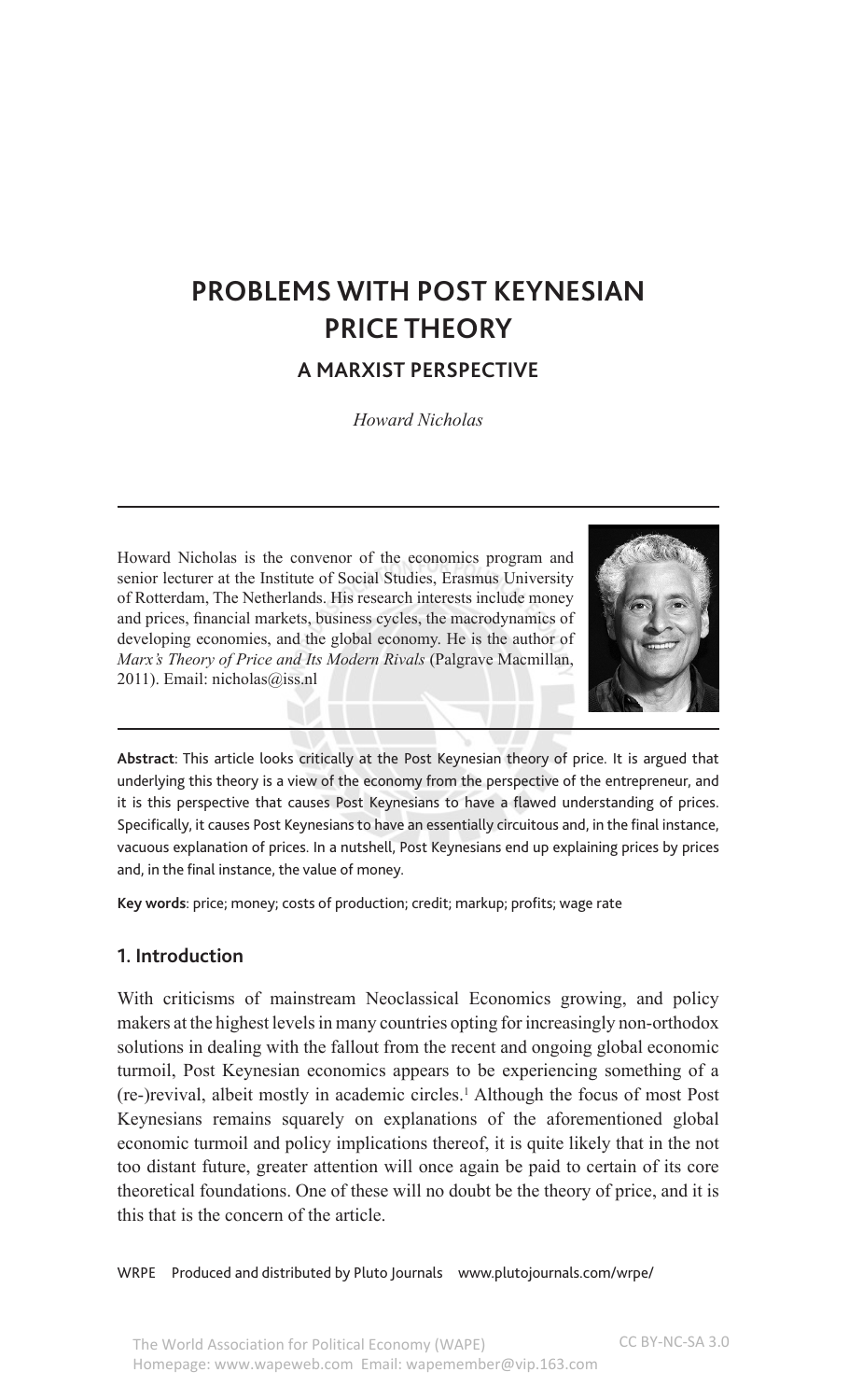## PROBLEMS WITH POST KEYNESIAN PRICE THEORY **The CONSTRUCT OF A SET ASSAULT** TO THE 20 YO

As the title of this article suggests, my purpose in what follows is to critically review what I understand to be the Post Keynesian price theory, taking as my point of departure the work of Karl Marx, especially his theory of price in *Capital*. There have certainly been other reviews of Post Keynesian price theory, most notably by the highly respected Sraffian economist, Ian Steedman (1992), in his provocatively titled article "Questions for Kaleckians," but there have been relatively few, if any, from a Marxist perspective. Such a review is therefore long overdue, especially since it can also help clear up certain misconceptions regarding the supposed commonality of the Post Keynesian and Marxist price theories.

Of course, pivotally important to a review of this type is how one interprets the theory which is to be assessed. The obvious danger is one of setting up straw-persons. With this in mind, I will begin in the next section by delineating what I understand to be the Post Keynesian school of thought and follow this by outlining what I take to be the standard Post Keynesian exposition of price theory, identifying in the process its key elements. Thereafter, I will move to the core of this article, which is a discussion of what I consider to be the major problems with the Post Keynesian price theory from a Marxist perspective. I argue that these problems stem from the tendency of Post Keynesians to look at prices through the eyes of the individual entrepreneur.

# **2. Delineating Post Keynesians**

In comparison with the dominant Neoclassical school of thought, Post Keynesianism is relatively new, emerging sometime in the mid-1970s according to several of its leading adherents. Today, it is seen as one of the major sub-groupings of the so-called Heterodox school of thought, a school whose sole unifying thread appears to be its opposition to mainstream Neoclassical economics.

Although Post Keynesians have always seen themselves as more than simply critics of mainstream Neoclassical Economics, it is unclear that the body of thought they adhere to can be said to constitute a coherent alternative to the latter—to Neoclassical economics. As is generally acknowledged, the major reason for doubting the coherence of Post Keynesian economics is that from its inception it has comprised three distinct strands of thought. These have been classified as fundamentalist Keynesian (i.e., those basing themselves on the works of John Maynard Keynes, and in particular his *General Theory*), Kaleckian (encompassing those who attach considerable importance to the writings of Michael Kalecki alongside those of Keynes), and Sraffian (encompassing those who take as their points of departure the writings of the great Italian economist, Piero Sraffa). A number of adherents of the Post Keynesian school have argued for the exclusion of Sraffians from their ranks because of what are perceived to be fundamental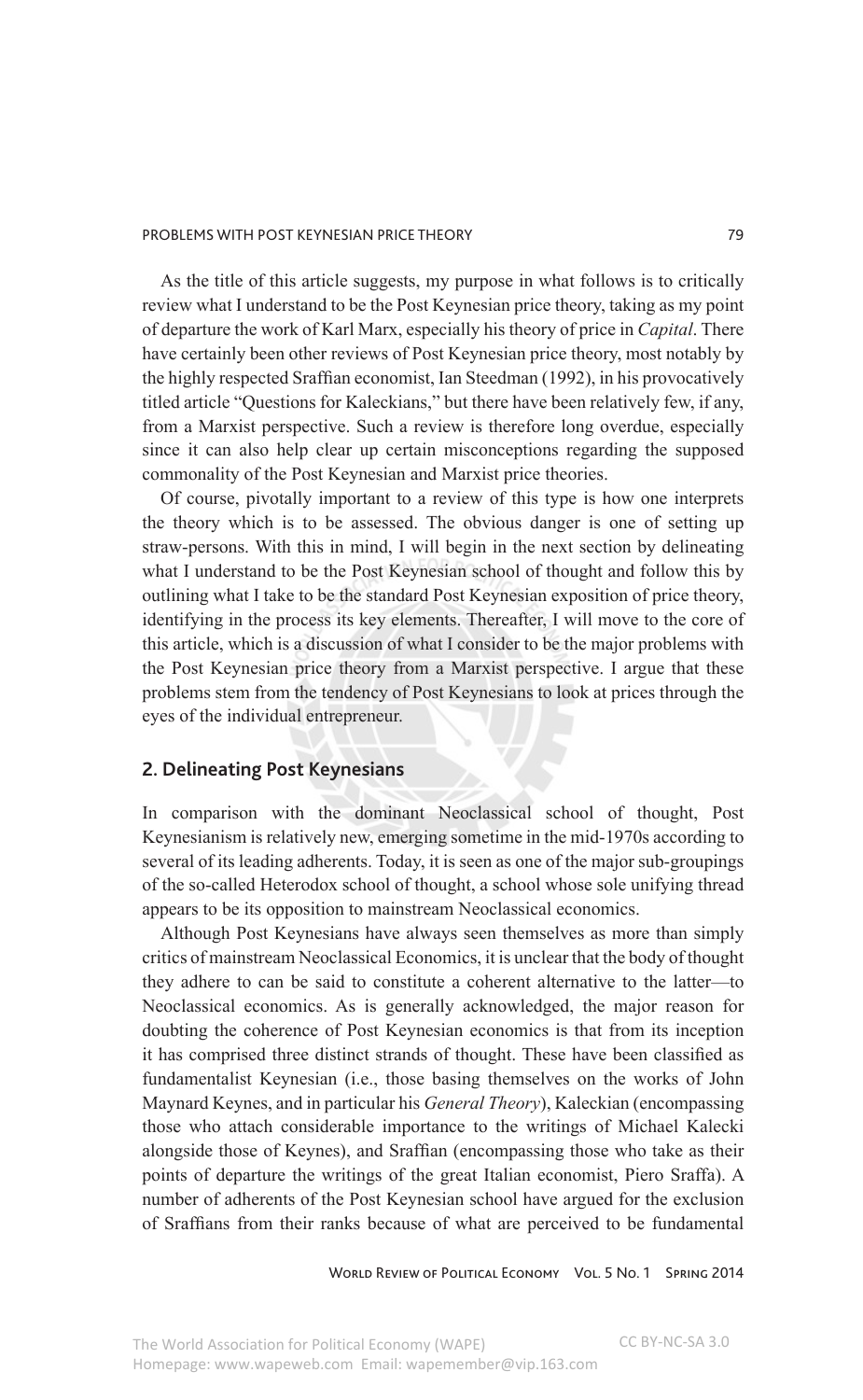differences in focus and method. Thus, and notwithstanding the fact that they both focus on distributional issues, whereas Post Keynesians are seen as focusing on macroeconomic phenomena such as growth and employment, Sraffians are seen as more concerned with microeconomic issues such as the determination of relative price magnitudes. And, whereas Post Keynesians are seen as committed to an open system, historically informed, non-ergodic approach, Sraffians are perceived as adopting a closed system, a-historic, ergodic approach (see, e.g., Dunn 2000; 2008). Without getting into the merits or demerits of these arguments for excluding Sraffians from the ranks of Post Keynesians, and there are many who see themselves as Post Keynesians but oppose such an exclusion (see Hamouda and Harcourt 1988; Lavoie 2005; 2006; Mongiovi 2003), I will take the Post Keynesian and Sraffian price theories as separate because of what I, and many Post Keynesians and Sraffians, take to be fundamental differences between the two with respect to these theories (see, e.g., Steedman (1992) for the Sraffians, and Sawyer (1992) and Kriesler (1992) on the Post Keynesian side).<sup>2</sup>

It has to be said that even excluding Sraffians from the Post Keynesian fold does not make for an entirely agreed price theory within this fold. As many Post Keynesians have pointed out, there still remain a number of different strands of Post Keynesian price theory (see Lavoie 2006; Lee 1994). I would argue, however, that there are enough shared elements in the different strands to justify reference to a Post Keynesian theory of price. It is these shared elements that I will seek to identify in the following section, and largely focus on in my critical assessment of the Post Keynesian price theory in the ensuing section. I will of course pay attention to what I consider to be important differences between the various strands of Post Keynesian price theory in this critical assessment where and when I consider these to be relevant.

## **3. Key Elements of Post Keynesian Price Theory**

Although Keynes himself left no formal analysis of price, the starting point for most Post Keynesian explanations of price, and concomitant explanations of money, is arguably Keynes' conception of the economy as a monetary or *entrepreneurial* economy. Following Keynes, Post Keynesians see such an economy as essentially one in which capitalist producers begin with a certain sum of money (M), acquire inputs, including labor, to produce a certain quantity of commodities (C), which they then sell for a larger sum of money (Mʹ) with a view to appropriating a money profit (M'–M). The entrepreneurial economy is typically counterposed to a cooperative or barter economy, characterized by an exchange process in which goods are directly exchanged for each other (C–Cʹ)—with Cʹ signifying a change in the use-value of the commodity—and a natural economy, where the exchange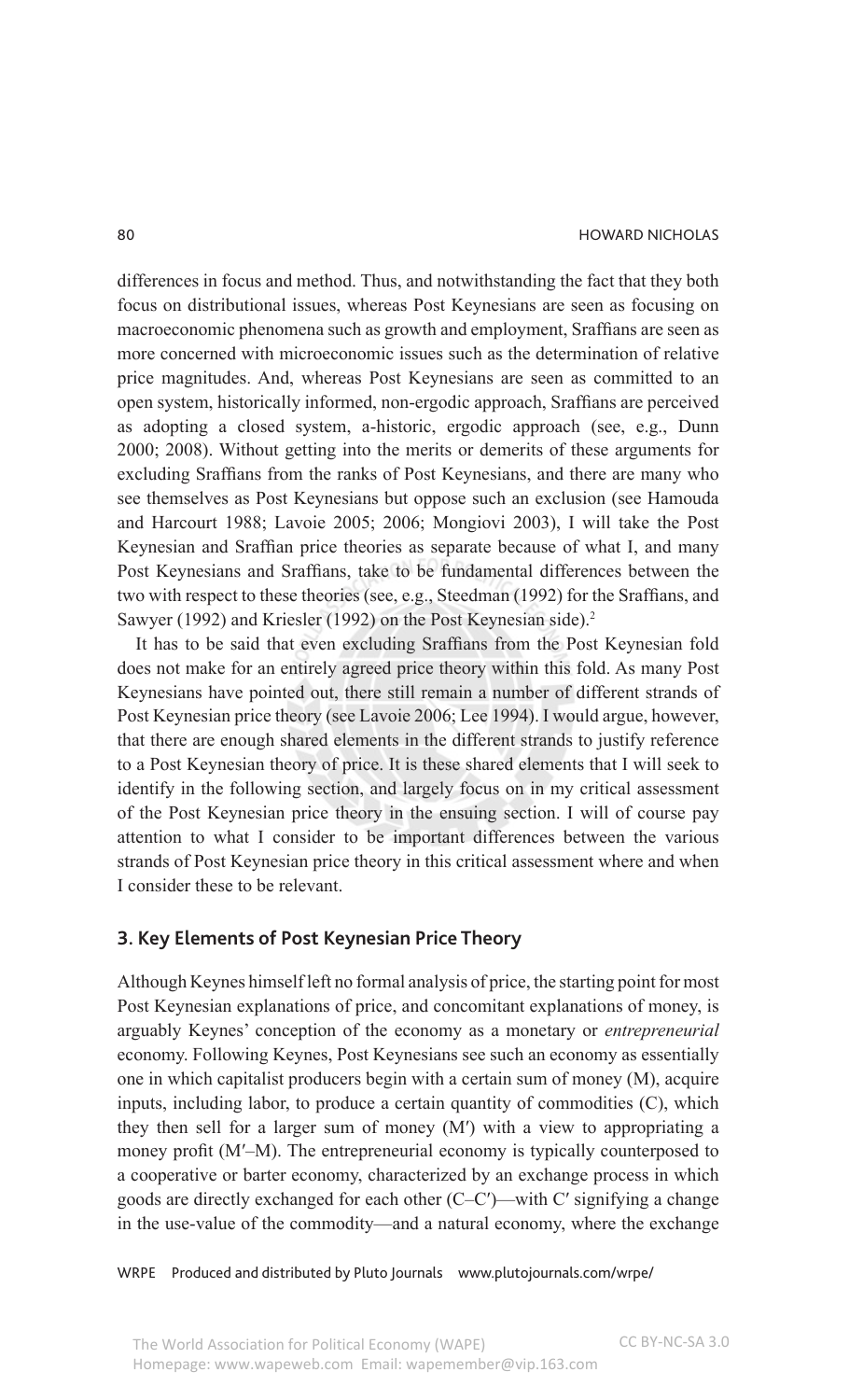of commodities is mediated by money (i.e., C–M–Cʹ).3 For Post Keynesians, exchanges in both these latter types of economies are essentially spot transactions, whereas in the entrepreneurial economy, they are essentially forward looking. To quote Davidson (1980) "The existence of money contracts for forward delivery *and* payment is fundamental to the liquidity and money concepts" (302).

This view of the economy, and the exchange process in particular, causes Post Keynesians to implicitly, if not explicitly, see the pre-condition for commodities to possess prices as the appearance of money, and prices as assuming a money form from the outset.4 Randall Wray puts it as follows, " . . . we cannot presume that markets come before money for the simple reason that until money exists there cannot be 'exchanges' (sales)" (Wray 2010, 3), and "Production is thoroughly monetary. It cannot begin with commodities, because the commodities must have been produced for sale for money. Analysis must also therefore begin with money" (Wray 2010, 5).

It also leads Post Keynesians to see prices as formed in the process of production by individual producers seeking to acquire the necessary money revenues to purchase inputs used up in the process of production, pay the wages of workers, and provide finance for investment (see, e.g., Lee 1994; Shapiro and Mott 1995).

A concomitant of how Post Keynesians see the emergence and formation of prices is how they see money, its nature, historical emergence, and functions. Thus, money is seen as a financial asset which allows the owner to purchase goods and settle debt obligations. Keynes himself saw money as a non-interest-bearing financial asset which is substitutable by interest-bearing financial assets.<sup>5</sup> Post Keynesians have extended Keynes' definition of money to include certain interestbearing liabilities, notably commercial bank interest-bearing liabilities.<sup>6</sup> Most, but not all, Post Keynesians refer to this broader definition of money as "credit money" because it comes into existence with the contraction of debt both by the monetary authorities—in the case of cash—and the private banking system—in the case of bank liabilities. A few Post Keynesians, those belonging to the so-called Monetary Circuit approach, even see money as credit (see, e.g., Graziani 1996, 2003). Since most Post Keynesians conceive of the exchange process as one dominated by forward-looking contracts resulting in debt, they see money as emerging with the development of credit, even if they deny it to be credit as such. A few, the neo-Chartalists, see it emerging by state decree—when the state acquires the power to enforce payments of taxes in a unit of account of its choosing (see, e.g., Ingham 2004; Wray 2012). As to the functions of money, most Post Keynesians see the important and defining function of money in an entrepreneurial economy as that of store of value. It is this function that gives rise to fluctuations in effective demand in the economic system and explains its fundamental dynamic. While not denying the importance of the store of value function of money, neo-Chartalists argue for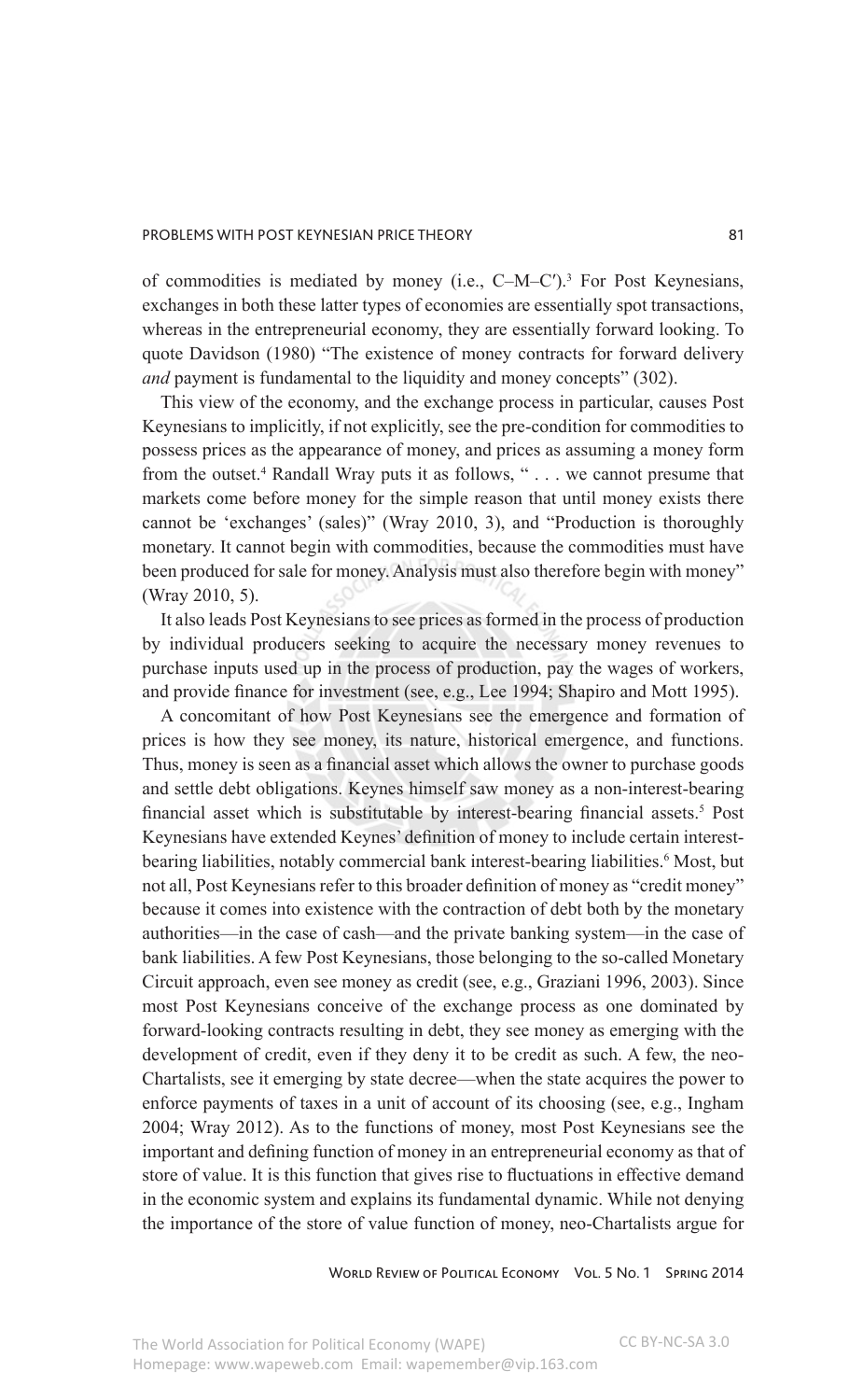seeing money's unit of account function as its primary function since it is only once the state designates the unit of account and forces payment of taxes in this unit that money acquires value and can perform the other functions required of it.

When explaining the magnitudes of prices, Post Keynesians, following Michal Kalecki (and Gardiner Means), have traditionally made a fundamental distinction between prices formed in sectors using a high proportion of non-produced inputs, such as agricultural and raw materials goods production, and those formed in sectors using mostly produced inputs, such as manufacturing. It is argued that the former types of sectors are competitive environments where products and technologies are homogeneous, producers are price takers, and prices are flexible, while the latter types of sectors are necessarily non-competitive environments with differentiated products and technologies, in which producers set prices, and prices are relatively fixed for significant periods of time (see Kenyon 1979). Even though Post Keynesians nowadays pay less formal heed to the above-mentioned distinction between sectors, it remains implicit in, and integral to, the explanation of the magnitudes of commodity prices by at least one major sub-approach (see below).

At the same time, Post Keynesians deny that it is meaningful to conceive, even in the first instance, of the prices whose magnitudes need to be explained as relative, economy-wide equilibrium or reproduction prices (i.e., market clearing prices that facilitate the balanced reproduction of the system) in the manner of Classical Economics (see Shapiro and Mott 1995). Rather, Post Keynesians see the prices to be explained as sector specific, and, in the case of manufacturing, industry- or product-specific money prices. These latter prices are essentially disequilibrium prices formed in a non-competitive environment.

When explaining the magnitudes of prices of goods in the manufacturing sector, most Post Keynesians, also following Kalecki, adopt what could be referred to as a "cost plus mark-up" approach, with some measure or another of unit costs being seen as the major determinant of price (see Downward and Reynolds 1996; Eichner 1976; Kenyon 1979; Lavoie 2001). A significant minority differ from this majority view seeing prices as instead administratively or strategically determined. For this sub-group, the major determinant of price is the markup and not costs. Shapiro and Sawyer express this minority viewpoint in the following:

Prices reflect the interests of firms rather than the conditions of their industries or markets. They are strategically determined rather than cost- or demand-determined, and it is that strategic determination of prices, and the conception of the firm that underlies it, that gives the Post Keynesian theory its realism and significance. (Shapiro and Sawyer 2003, 364)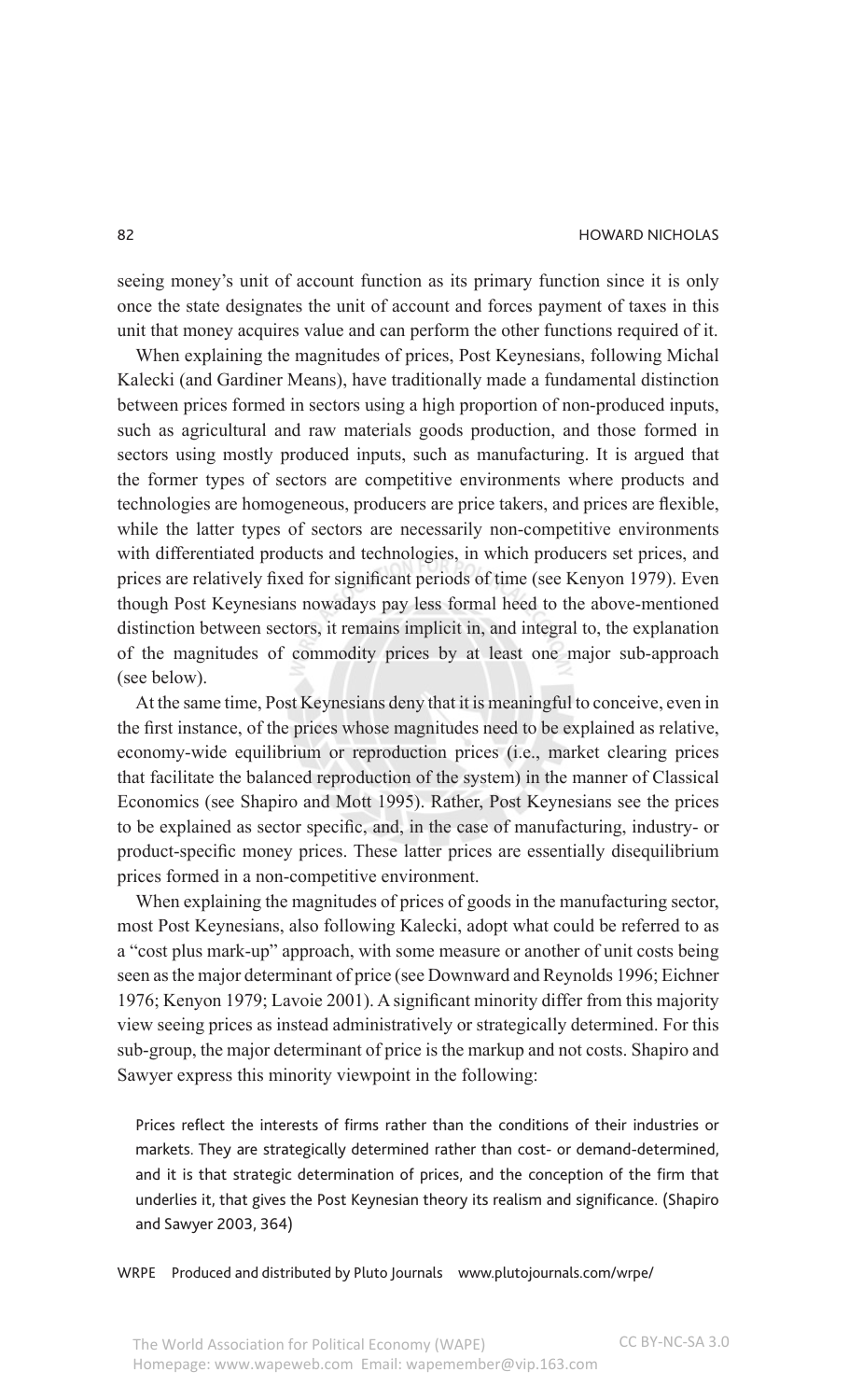Even among those subscribing to a cost plus mark-up approach, there are differences over what constitutes the costs on which the markup is based and how the markup is determined. The major division with respect to costs is between those who see them as "prime" costs and those who see them as "normal" costs.7 The major division with respect to the markup is between those who see it as determined by the refinancing needs of corporations and those who see it as determined by some combination of the degree of concentration and power of an industry and the bargaining strength of labor vis-à-vis businesses.<sup>8</sup>

For those Post Keynesians who explicitly make a distinction between price formation in different sectors on the basis of the relative use of non-produced inputs, the magnitudes of prices in those sectors using proportionately more non-produced inputs, namely, agriculture and raw materials, are argued to be determined by supply and demand factors in a manner similar to that of Neoclassical Economics, and principally by demand in the context of supply rigidities in these sectors over the short-run.

Following logically from their analyses of the magnitudes of prices, Post Keynesians see *changes* in the magnitudes of prices as also differing between sectors depending on the extent to which they make use of non-produced inputs, with changes in manufacturing goods prices primarily attributable to changes in unit money wage costs<sup>9</sup> and changes in the prices of agricultural and raw material goods sectors largely due to changes in demand. With regard to the former, Post Keynesians place most emphasis on changes in the money wage rate, although some admit to the influence of productivity changes over the long run. Post Keynesians typically deny demand has any direct impact on changes in the money prices of manufactured commodities, certainly over the long run. This is because manufacturers are seen as usually operating with excess capacity; hence, any increase in demand will be met by an increase in output (resulting in an increase in the profit margin at given prices with a fall in the average cost). To the extent that demand can be seen as having some bearing on price changes, it is argued to be via its impact on unit costs as scale expands (see, e.g., Kaldor 1985).

Finally, Post Keynesians also locate the determination of the aggregate price level, and therefore the value of money, in the production process, and in particular the exchange ratio of money with labor, i.e., the money wage rate, at the commencement of production. Davidson expresses this as follows:

What permits money to possess purchasing power is, ultimately, its intimate relationship to "offer contracts" in general and contracts involving labour offers specifically. Thus it is the money-wage rate, that is the number of units of the money-of-account which labour is willing to buy for a given unit of effort, which is the anchor upon which the price level of all producible goods is fastened. (Davidson 1972, 110)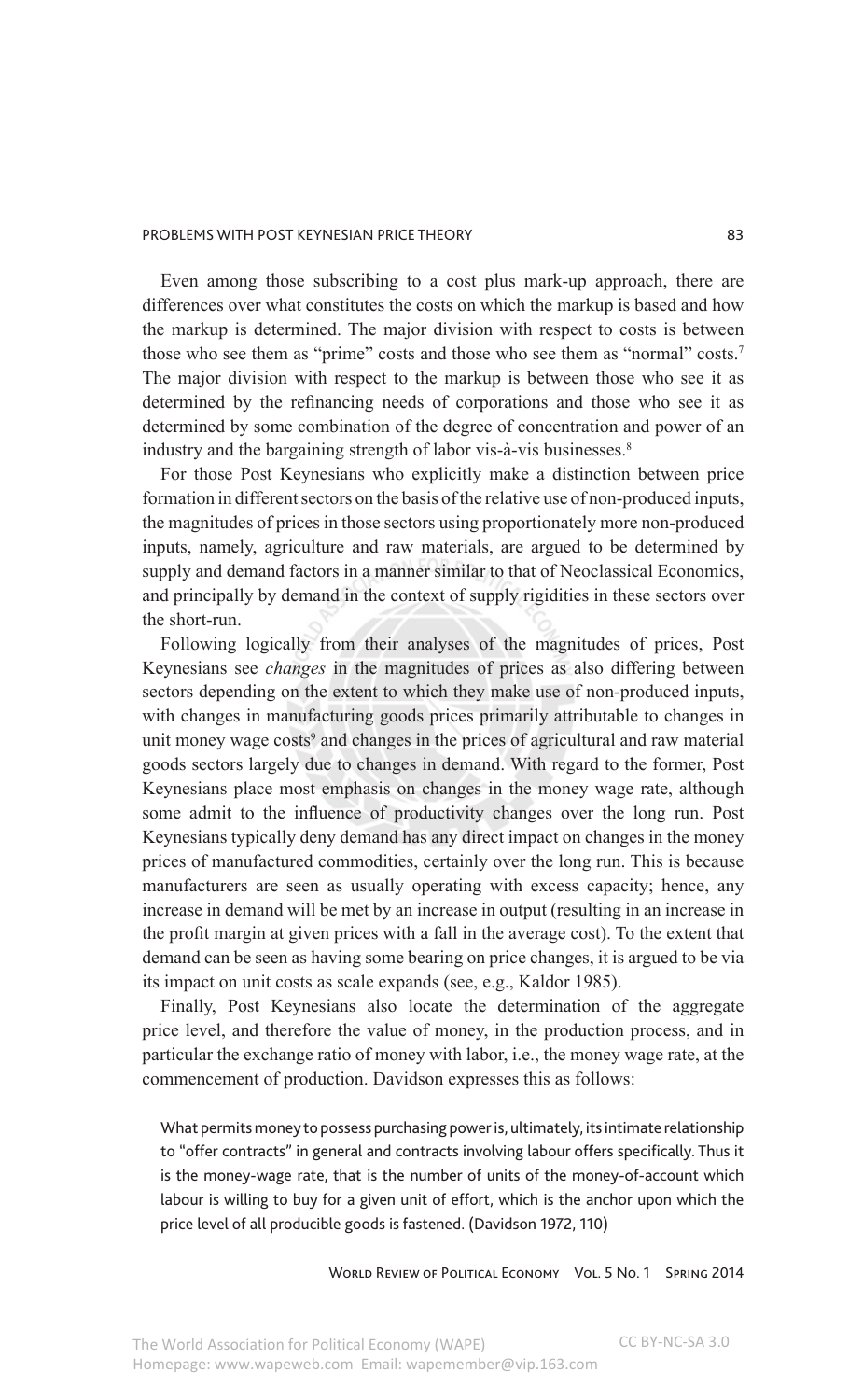The money wage rate is in turn seen as determined by a host of factors, including the struggle over aggregate net income between labor and businesses. Since commodities are deemed as entering circulation with pre-determined money prices and money with a given money value, it is denied that there can be an excess of money in circulation—with the logical corollary of this being that money stock is seen as being endogenous. That is, money is argued to enter circulation in response to the demand for it, with commercial banks seen as accommodating the demand for credit by the public and the central bank accommodating the demand for cash by commercial banks (to back the resulting credit-induced expansion of deposits).

## **4. Problems with Post Keynesian Price Theory**

The basic problem with the general Post Keynesian approach to the analysis of price from a Marxist perspective is that it is founded on a myopic, if not to say distorted, view of how prices are formed. Specifically, Post Keynesians see prices as formed in, or even prior to, the process of production of the *individual* commodity, with money facilitating this process as money capital. What Post Keynesians are missing is that prices are in fact formed in the context of the reproduction of the individual commodity alongside all other commodities<sup>10</sup> in the context of an extensive division of labor, with money, not money as capital, facilitating this process. To amplify, what Post Keynesians overlook is (1) The process M–C–Mʹ is only one side of a two-sided, continuous process involving simultaneously the sale of commodities (C) for money (M) and the purchase of different commodities (Cʹ)—either as direct inputs or for final consumption—i.e.,  $C-M-C'$ ; (2) the reproduction of the individual commodity is necessarily linked to, and takes place alongside, the reproduction of a multitude of other commodities; and (3) it is money that facilitates the reproduction of commodities, while it is money as capital that gives rise to the expansion in value of the commodities in the context of their reproduction.

As already argued above, from a Marxist perspective, this distorted view of how prices are formed stems from the fact that Post Keynesians adopt *the view of the entrepreneur* when analyzing prices. For some Post Keynesians, this is even a positive feature of their approach, and contrasts with the Neoclassical approach, which adopts the perspective of the individual consumer. A prominent Post Keynesian, Roy Rotheim (1981, 577) argues, e.g., that

The *entrepreneur economy* is so named because it reflects the way entrepreneurs actually behave. . . . Keynes' attitude toward the classical *C–M–C'* model described above was that it "may be the standpoint of the private consumer, but it is not the attitude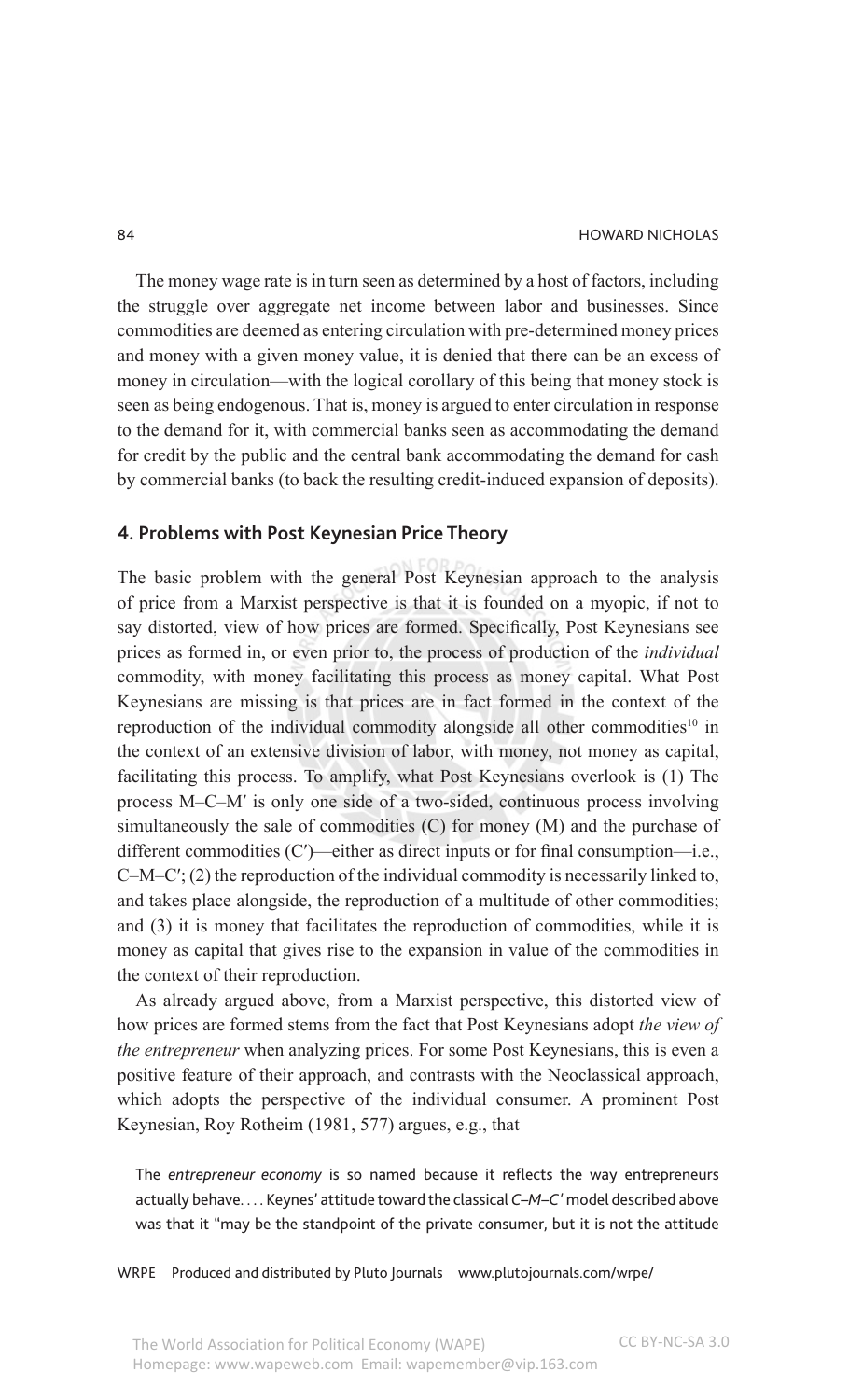of business, which is a case of *M–C–M*ʹ, i.e., of parting with money for commodity (or effort) in order to obtain more money." (Rotheim 1981, 81)

It is this distorted view of the formation of prices that has deleterious consequences for the entire Post Keynesian explanation of price and money.

## **4.1. Pre-condition, Nature, and Emergence of Price**

One major consequence of this view of price formation is that it results in a failure of Post Keynesians to see commodities as possessing worth in relation to each other outside of, and prior to, their relation to money. That is to say, for Post Keynesians, although at the end of the production process commodities possess certain money prices bestowed on them by entrepreneurs, they are intrinsically valueless. Indeed, they are seen as only acquiring value or worth by exchanging with money, i.e., in the process of exchange.<sup>11</sup>

From a Marxist point of view what Post Keynesians overlook in this regard is that the acquisition of money, worth by commodities, presupposes commodities having worth in relation to one another in the first place. Commodities come to acquire worth or value in relation to each other when they are produced in the context of an extensive division of labor mediated by exchange (i.e., producers producing different products in isolation from one another for the purposes of exchange). In the early phases of commodity production, in barter, the bodily form of one commodity is the measure of the exchangeable worth of another. With the development of exchange, the measure assumes the bodily form of certain widely traded commodities such as hides, spices, and precious metals, and the exchangeable worth of traded commodities come to be depicted in terms of these widely traded commodities. That is to say, commodities acquire *a price form*—a form of exchangeable worth which is other than their own bodily form. When exchange becomes widespread, the measure of exchangeable worth becomes increasingly something which is accepted as having general exchangeability, i.e., it becomes money, and commodities indicate their own general exchangeability by acquiring the *money price form*. All of which suggests commodities acquire worth historically and logically before the appearance of money and their own acquisition of money price forms, and certainly before the appearance of credit.12

None of this should be taken as denying that commodities come into circulation with money prices, or that commodities which are not sold for money are valueless. Rather, what needs emphasizing is the fact that for commodities to acquire the form of exchangeable worth in relation to money (i.e., money prices), or even exchangeable worth in relation to each other (i.e., prices *per se*), they must have worth or value in relation to each other in the first place. A necessary condition for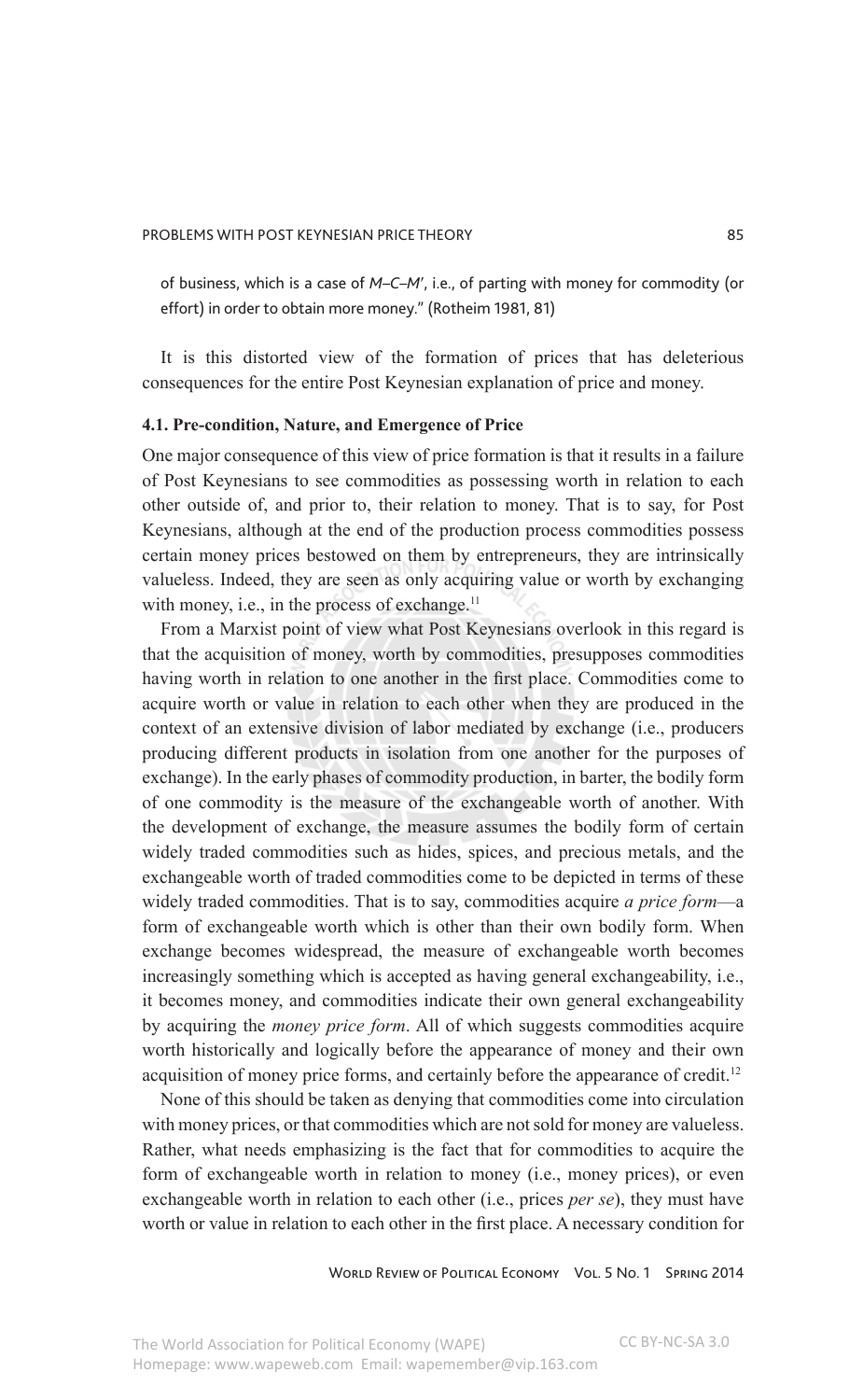the latter is that they are produced in the context of a division of labor mediated by exchange.

Not surprisingly, their misunderstanding of how prices come to be formed causes Post Keynesians to also misunderstand the essential purpose of prices in market-based economic systems. It causes them to see prices as facilitating the expanded reproduction of the *individual* producer's commodities and not *all* commodities. This is because, as just argued, Post Keynesians do not see the exchange process as facilitating the reproduction of the individual commodity alongside all other commodities, as the glue that binds producers in a market system.

## **4.2. Money**

A second major consequence of their view of how prices come to be formed is that it causes Post Keynesians to have a questionable view of money. Specifically, while it causes commodities to be seen as intrinsically valueless, it causes money to be seen by Post Keynesians as acquiring worth outside of its relation to commodities and prior to the acquisition of worth by commodities. From a Marxist perspective, what Post Keynesians overlook in this regard is that money, as the widely accepted representative of general exchangeable worth, can only appear once the exchange of products is somewhat widespread, and production for exchange is increasingly the norm.<sup>13</sup> It can only appear once commodities themselves begin to acquire a certain form, *the price form*, indicating they have exchangeable worth in relation to one another. With the appearance of money, the price form becomes the *money price form*—exchangeable worth measured by money. Money represents general exchangeability. When commodities acquire this form, it suggests they are commensurable with all other commodities and exchangeable for the representative of general exchangeability—money. Money certainly facilitates widespread commodity exchange, and the form of prices is necessarily the money form when exchange is widespread. However, money can only be understood with reference to the exchange process when the latter is seen as facilitating the reproduction of commodities in the context of an extensive division of labor. In other words, money cannot be understood as coming to represent general exchangeability independently of, and prior to, its role in facilitating the reproduction of commodities and the formation of their values, i.e., commodities acquiring worth in relation to one another.

This also means that money cannot be argued to emerge with the development of *credit*. Credit gives rise to the separation of the sale and purchase of commodities over time and, therefore, by definition, implies the prior existence of exchange relations. The denomination of debts and their settlement presupposes that something which represents general exchangeability already exists. It also means that money cannot be said to emerge by state decree, with its widespread adoption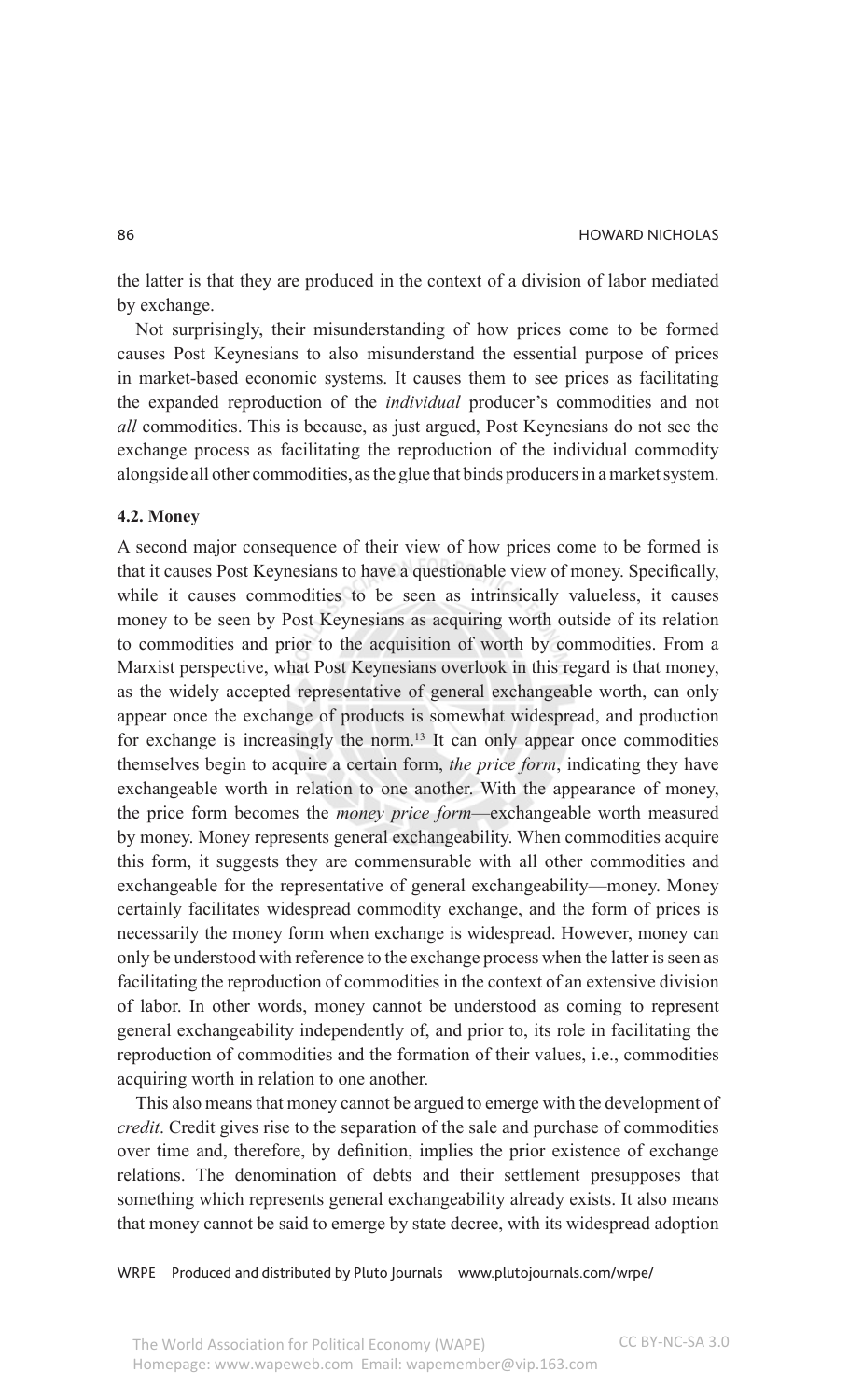enforced through the necessity of payment of taxes. If this were the case, one might ask what sense is to be made of the historical use of precious metals and other symbols of general exchangeability before the advent of taxes.14

The Post Keynesian view of price formation also leads adherents of the approach to confuse money with both *capital* and *credit*. Money is seen as capital because the exchange process is posited as characterized by an expansion in value of a certain sum of money (viz., M–C–Mʹ). However, while money can, and does, assume the form of capital, in the same way as a commodity too can and does assume the form of capital in capitalism, money is not capital per se, not even interest-bearing capital or a financial asset. Money represents general exchangeability while a financial asset does not. A financial asset is a claim on future income, while money is not. Incidentally, seeing money as essentially a financial asset also reinforces the notion that money acquires its worth outside the circulation of commodities, since the value of financial assets appears to grow without the intervention of the production of commodities.

One by-product of the Post Keynesian confusion of money with capital is that it causes many Post Keynesians to mistakenly see money's pre-eminent function as that of *store of value*. However, although money might well have been held as a store of value (or wealth) in pre-capitalist commodity production systems, and even the early stages of capitalism, this function of money virtually disappears in advanced capitalism since money only really preserves its value in this setting as capital (see Marx 1978, 261). That is to say, in advanced capitalism, it is money as capital which functions as a store of value, and not money as such. Post Keynesians confuse the two, and in the process confuse money's function as a means of purchasing financial assets (and even assets in general) with its function as a store of value.

Another by-product of the confusion of money with capital is that it causes Post Keynesians to see money as including close substitutes for it, particularly interest-bearing bank liabilities. However, interest-bearing bank liabilities do not represent money since they cannot be directly used to purchase something or settle a debt. Even non-interest-bearing bank liabilities are only close substitutes for money and not money in the final instance. This is because they are only accepted as performing the functions of money as long as there is confidence that they are readily convertible into cash should the necessity arise.15 This, incidentally, is analogous to the case of state-issued notes backed by precious metals performing the functions of money in an international setting (i.e., as an international means of payment, settlement of debt, and store of value). As long as convertibility is assured, the paper money issued by the state of a particular nation can be taken to be substitutes of the precious metals backing them in their performance of the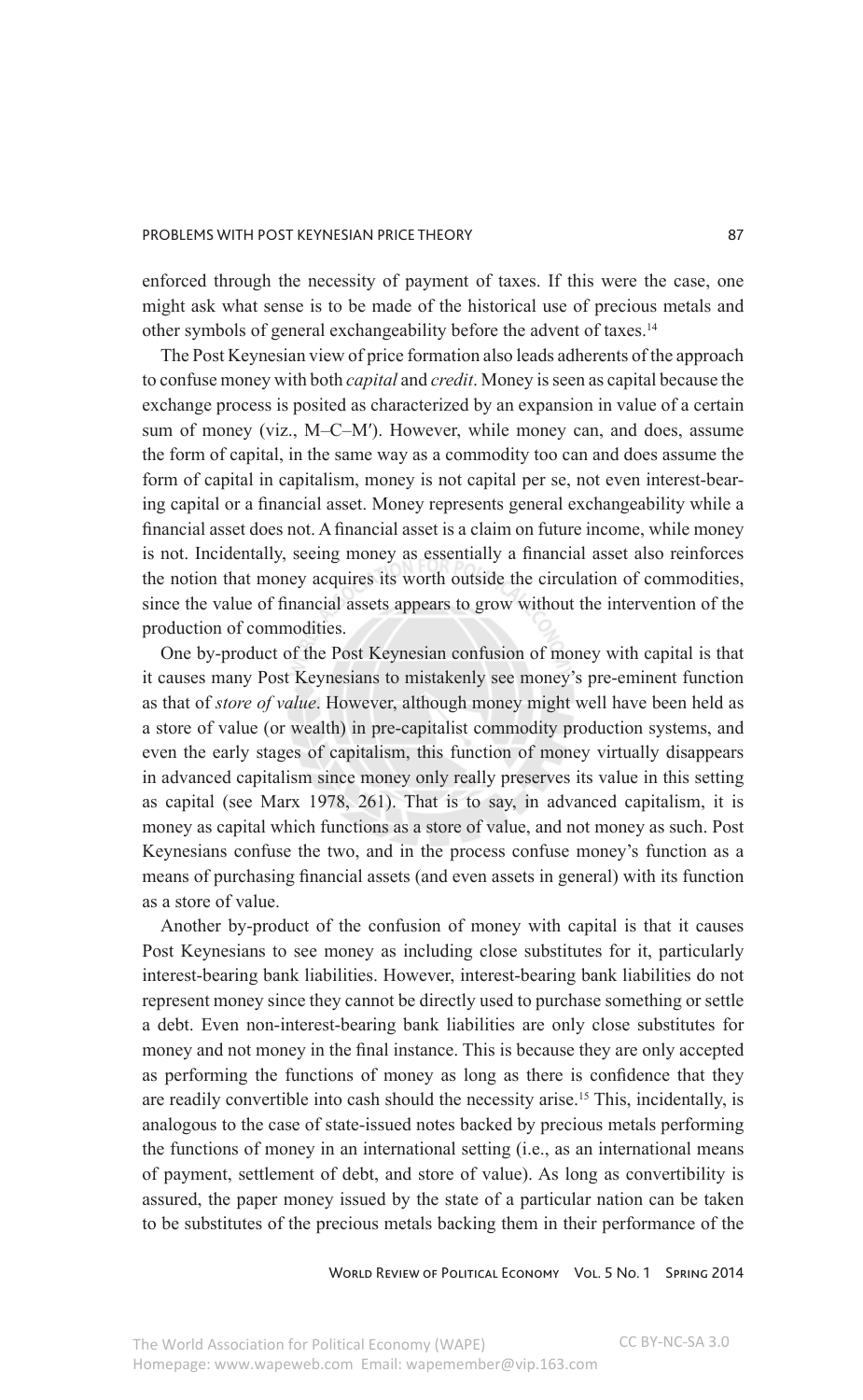required functions of international money. However, once its convertibility is brought into question, state-issued money loses its luster as international money.

The confusion of money with credit by some Post Keynesians follows from their view of the exchange process in the money production economy as dominated by time-based contracts. However, while credit may replace money in the performance of certain of its functions, it is not money since it does not represent general exchangeability. One cannot always use credit to buy goods and/ or settle debts. Rather, as even some Post Keynesians have noted, credit represents a more limited acceptability for these purposes (see Chick 2000). This is not to deny that money in an advanced capitalist setting is credit money, which emerges with the development of credit relations. Money, as state-issued paper money, is most certainly credit money in this setting because it represents intrinsically valueless drafts on all the goods and services of a nation. But state-issued credit money is not credit, at least not private credit. The latter does not have the backing of the resources of a nation, and therefore, as noted above, has a more limited acceptability as representing drafts on these resources.

Finally, the Post Keynesian view of price formation also causes adherents to confuse money's functions as a *unit of account* with that of *measure of the exchangeable worth* of commodities, or even to ignore the latter.<sup>16</sup> As a measure of the exchangeable worth of commodities, money converts this worth (i.e., the exchangeable worth of commodities in relation to each other) into a money magnitude thereby making the worth of different commodities in the process of exchange comparable. As a unit of account money serves to establish a standard for the money worth of commodities, i.e., dollars, euros, yen, etc. That is to say, the unit of account function of money presupposes its measure of exchangeable worth function. However, for money to be seen as measuring the exchangeable worth of commodities, commodities need to be seen as having *relative worth* in relation to one another independently of their relation to money. The problem is that for Post Keynesians, commodities only acquire notional and actual worth in their relation to money. Money is not seen as the measure of exchangeable value but as value *per se*. Hence, most Post Keynesians ignore money's function as measure and instead focus on its function as unit of account, sometimes giving the impression that they are referring to money's function as measure, when they are actually referring to its unit of account function.

## **4.3. Conceptualizing Prices**

A third major consequence of the Post Keynesian view of price formation is that it leads adherents to deny that it is meaningful to abstract from market prices (actual money prices) in the first instance when explaining the magnitudes of these prices. For one thing, this means Post Keynesians deny that it is meaningful to draw an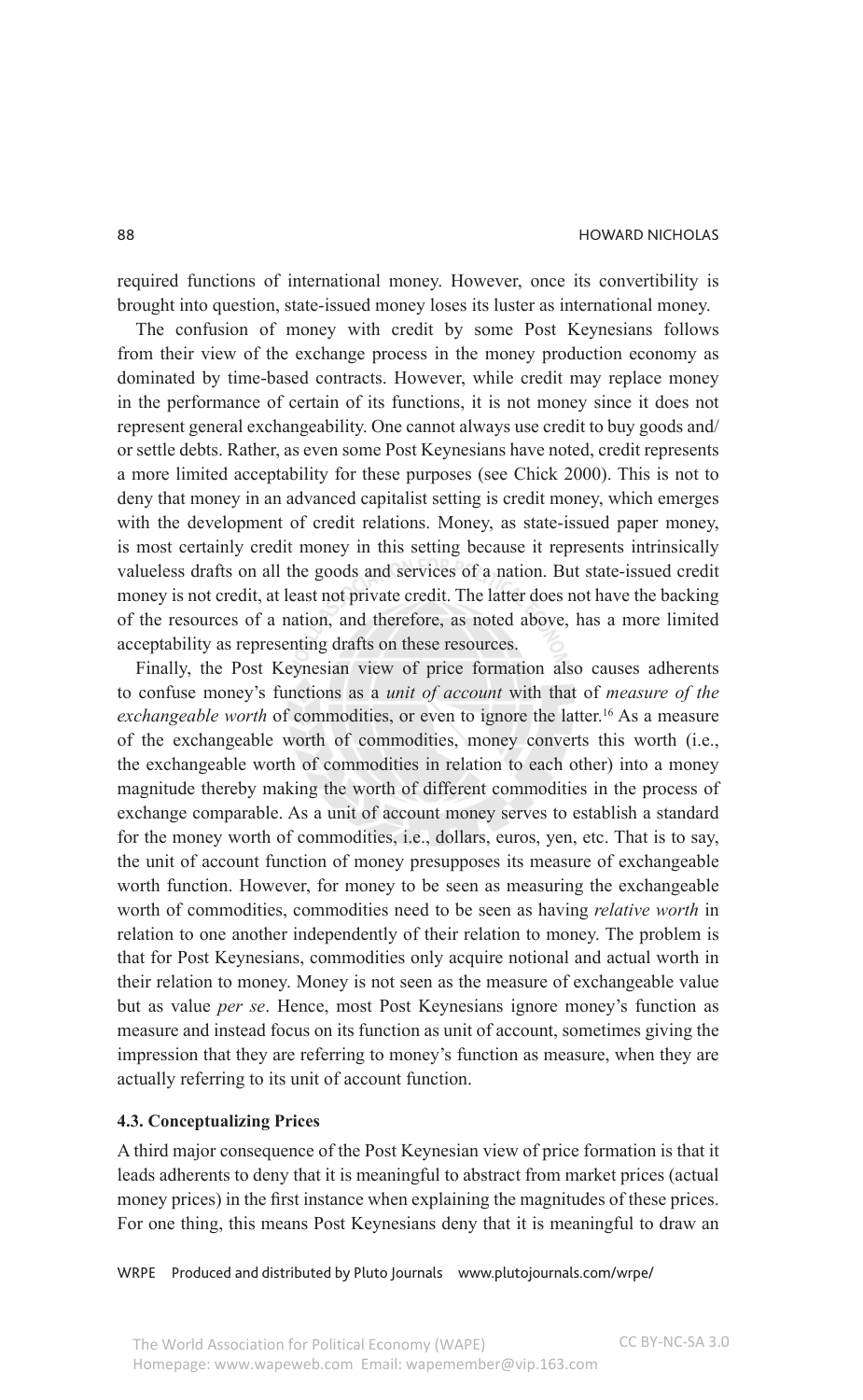analytical distinction between *relative and money prices* and begin the explanation of the magnitudes of prices with an explanation of relative price magnitudes. This is because they do not see that money prices reflect, on the one hand, the worth of commodities in relation to one another, and on the other hand, the worth of all commodities in relation to money, i.e., the value of money. As a consequence, and as I will argue below, Post Keynesians conflate explanations of the worth of commodities with that of its measure, i.e., money. The source of the problem is that, as I have argued above, in effect, for Post Keynesians, commodities do not possess worth outside of their relation to money. To repeat, Post Keynesians fail to recognize that for commodities to have worth in relation to money, they should in the first place have worth in relation to each other, and independently of their relation to money.

Post Keynesians also deny that it is meaningful to conceive of the prices whose magnitudes need to be explained, as in the first instance, *economy-wide*, *equilibrium prices*, with equilibrium implying, in the tradition of Classical economics, a balance of supply and demand in all sectors and not, as for Neoclassicals, the absence of any "tendency for change" in prices. The fact that Post Keynesians do not see the prices to be explained as economy-wide prices follows from the fact that they do not see the essential purpose of prices as facilitating the reproduction of the economic system as a whole.17 For Post Keynesians, it will be recalled, prices are set by individual producers to meet their individual goals—typically the expansion of production. Accordingly, there is no reason to suppose that such prices should facilitate the reproduction of the producer's own commodity alongside other commodities. To conceive of economy-wide prices as the starting point for the explanation of price magnitudes would require Post Keynesians to see the exchange process entirely differently, as other than from the perspective of the individual producer. It would require them to see the exchange process as fundamentally one mediating interconnected production (distribution and consumption) activities. To conceive of the prices to be explained in the first instance as also equilibrium prices would require Post Keynesians additionally to accept that the economic system must of necessity be in balance from time to time, however fleetingly, if it is argued to be continuing.<sup>18</sup>

## **4.4. Explaining the Magnitudes of Prices**

The fourth and last major consequence of the Post Keynesian view of price formation, and one which builds on the preceding three noted above, is that it causes Post Keynesians to have a circuitous and essentially vacuous explanation of the *magnitudes* of prices. Post Keynesians can be said to have a circuitous explanation of prices in that for them the prices of *commodity outputs* are explained in terms of the prices of *commodity inputs* (which are also produced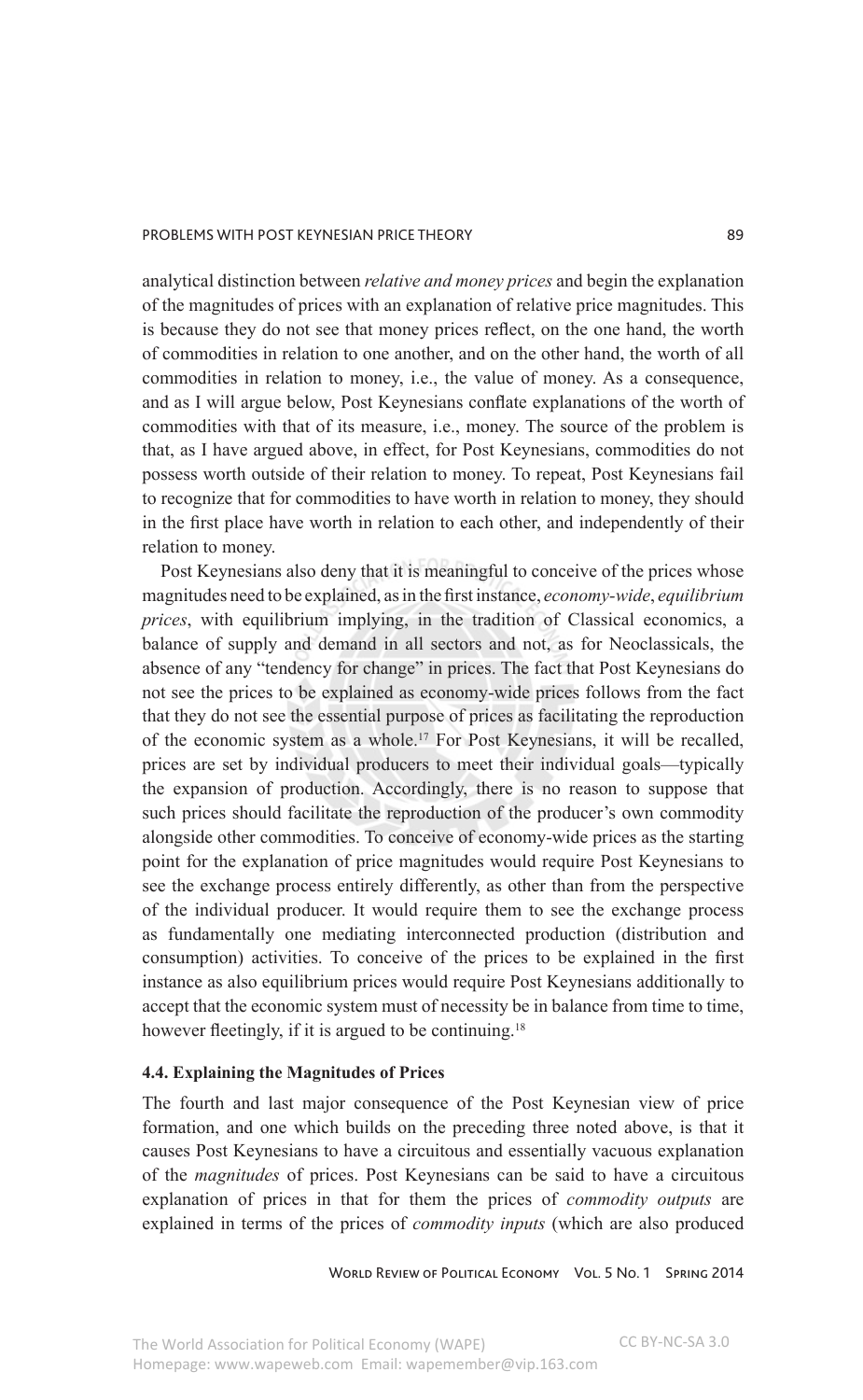outputs), albeit alongside the prices of "factor" inputs and a markup on costs.19 Most Post Keynesians, i.e., those adopting what was referred to above as a normal cost approach, appear oblivious to this circularity problem. A few, perhaps many who are also largely oblivious of this problem, adopt what was referred to above as a prime cost approach. Unlike the normal cost approach, this approach has the potential to circumvent the circularity problem because manufactured goods are excluded from those inputs which are seen as the cost basis for the markup, and overhead and depreciation charges are included in the markup. However, as even some Post Keynesians note (see, e.g., Lee 1994), it is unclear why (1) inputs of manufactured products (as inputs) used up in a given period are excluded from prime costs and (2) how and why overhead and depreciation charges can be taken as proportionate to prime costs and therefore included in the markup. More fundamentally, it is unclear what theoretical justification there is for reducing the basic costs of production to raw materials and wage costs, or even just wage costs, and seeing these as *antecedent* to and *independent* of the prices of manufactured products. To see raw material prices as antecedent to, and independent of, the prices of manufactured goods would require one to deny raw material production as an integral part of the reproduction of all commodities and, related to this, manufactures as inputs into raw material production.<sup>20</sup> Seeing wage costs as antecedent to, and independent of, the prices of manufactured commodities would require seeing these costs as primarily determined by the wage *rate* and the latter as not influenced by the prices of manufactures—to, once again, avoid the circularity argument. Seeing unit wage costs as primarily determined by the wage rate requires in turn a denial of the importance of labor productivity in the explanation of changes in these unit costs—something which Post Keynesians would admit is not supported by empirical evidence (see Lee 1994). And, seeing the wage rate as not influenced by the prices of manufactures requires seeing the money wage spent entirely on non-manufactures.

More problematically still, seeing unit money costs—even those taken as formed prior to, and independently of, prices—as determining the magnitudes of the money prices of commodities, requires seeing the magnitudes of these costs as simultaneously establishing the magnitude of the value of money. If not, it is unclear that changes in these costs can be said to give rise to corresponding changes in the *money* prices of commodities. I will return to this point below.

The Post Keynesian explanation of the magnitude of price also requires the money profits component to be seen as independent of, and antecedent to, price. This means seeing unit profits as fundamentally determined by the profit *rate*. As already alluded to, this in turn means having to deny the importance of labor productivity in the explanation of unit profits since changes in labor productivity will cause corresponding changes in both unit profits and unit labor costs (allowing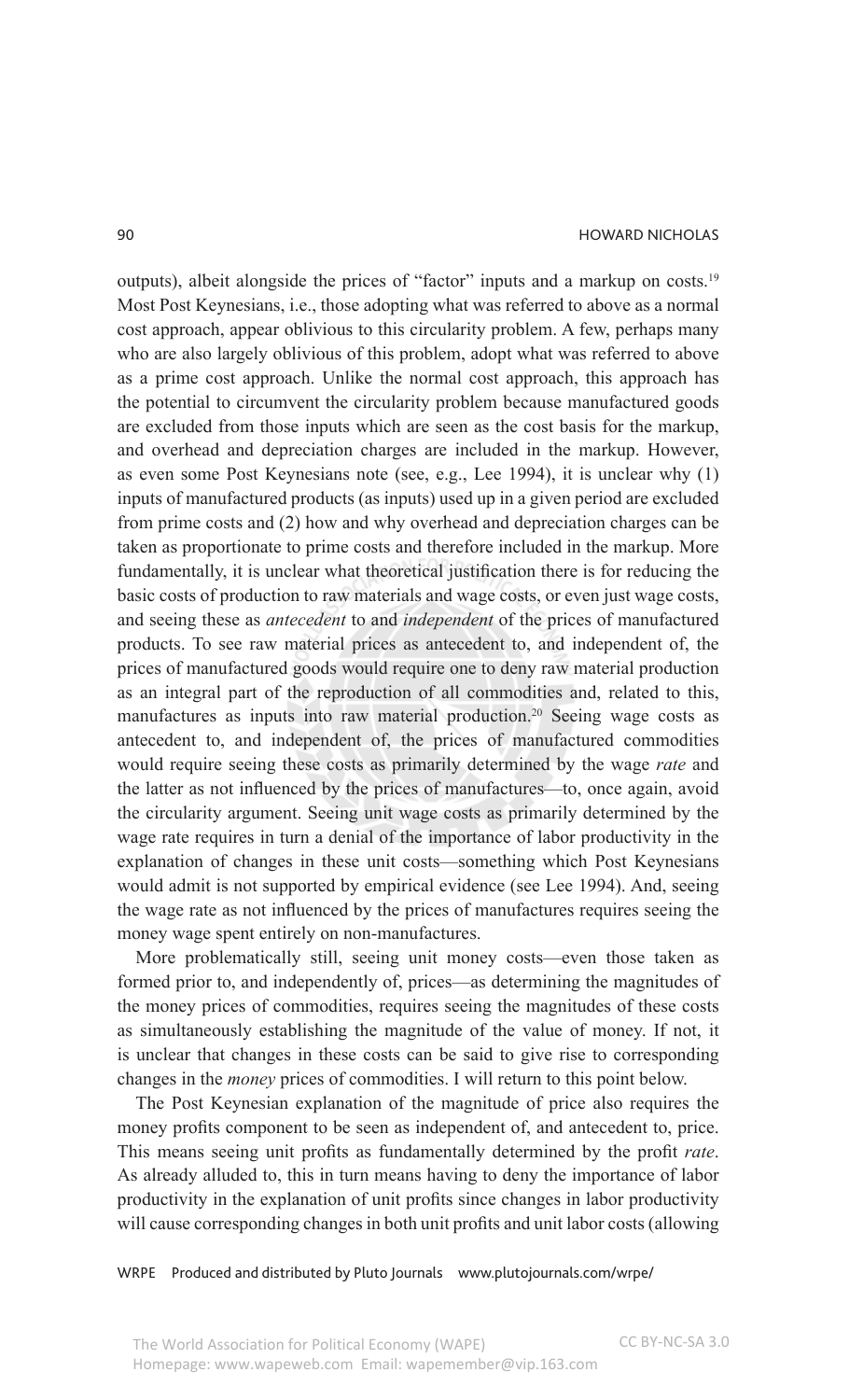for any distributional changes resulting from the changes in productivity), belying the argument that unit profits and unit costs are independent of and antecedent to price. Moreover, as with unit costs, so with unit profits, these can only be seen as determining the magnitudes of money prices if they, like unit costs, are seen as simultaneously determining the value of money.

As should by now be fairly apparent, the problematic nature of the Post Keynesian explanation of the magnitudes of prices becomes most manifest when it is extended to the explanation of *changes* in these magnitudes. Thus, for the explanation of changes in the prices of manufactured goods to be seen as more than a tautology (i.e., prices determining prices), the inputs into production cannot be seen as manufactures or related to manufactured goods prices. For changes in the prices of manufactured goods to be seen as due to prior changes in unit wage costs and the markup, these latter changes (i.e., in unit wage costs and the markup) cannot be seen as stemming from changes in productivity. Which means, changes in unit wage costs and unit profits need to be seen as due to changes in wage and profit *rates*. And, for changes in the money prices of manufactured goods to be seen as due to prior changes in the wage and profit rates as well as the prices of raw materials, all these prior changes need to be seen as implying corresponding changes in the value of money. The implication of this is that changes in the money prices of manufactured goods are in effect explained by changes in the value of money.

All of which brings me to the Post Keynesian explanation of the aggregate money price level and the value of money. It should also be apparent by now that this explanation is founded on the specific Post Keynesian understanding of the relation between money and commodities. It is an understanding that causes Post Keynesians to (1) implicitly, if not explicitly, see the value of money, and therefore money price level, as given by the quantitative relation of money to all inputs, especially labor, prior to the commencement of production, and (2) see the quantity of money facilitating the production of commodities as endogenous—in the sense of being determined by the money prices of commodities. To see the value of money as given by its exchange ratio with inputs requires Post Keynesians to see the exchange of money with inputs, especially labor, as independent of and prior to the exchange of money and commodities—the formation of the money prices of commodities. That is, it requires Post Keynesians to see the formation of the money prices of commodities as preceded by the formation of the money prices of inputs, including labor, and the money rate of profit. As noted above, this is a circuitous argument when inputs are taken to include manufactures. As also noted above, limiting produced inputs to raw materials gets around this problem but still requires Post Keynesians to see these as formed differently from, and prior to, the formation of the prices of manufactures. For those Post Keynesians who place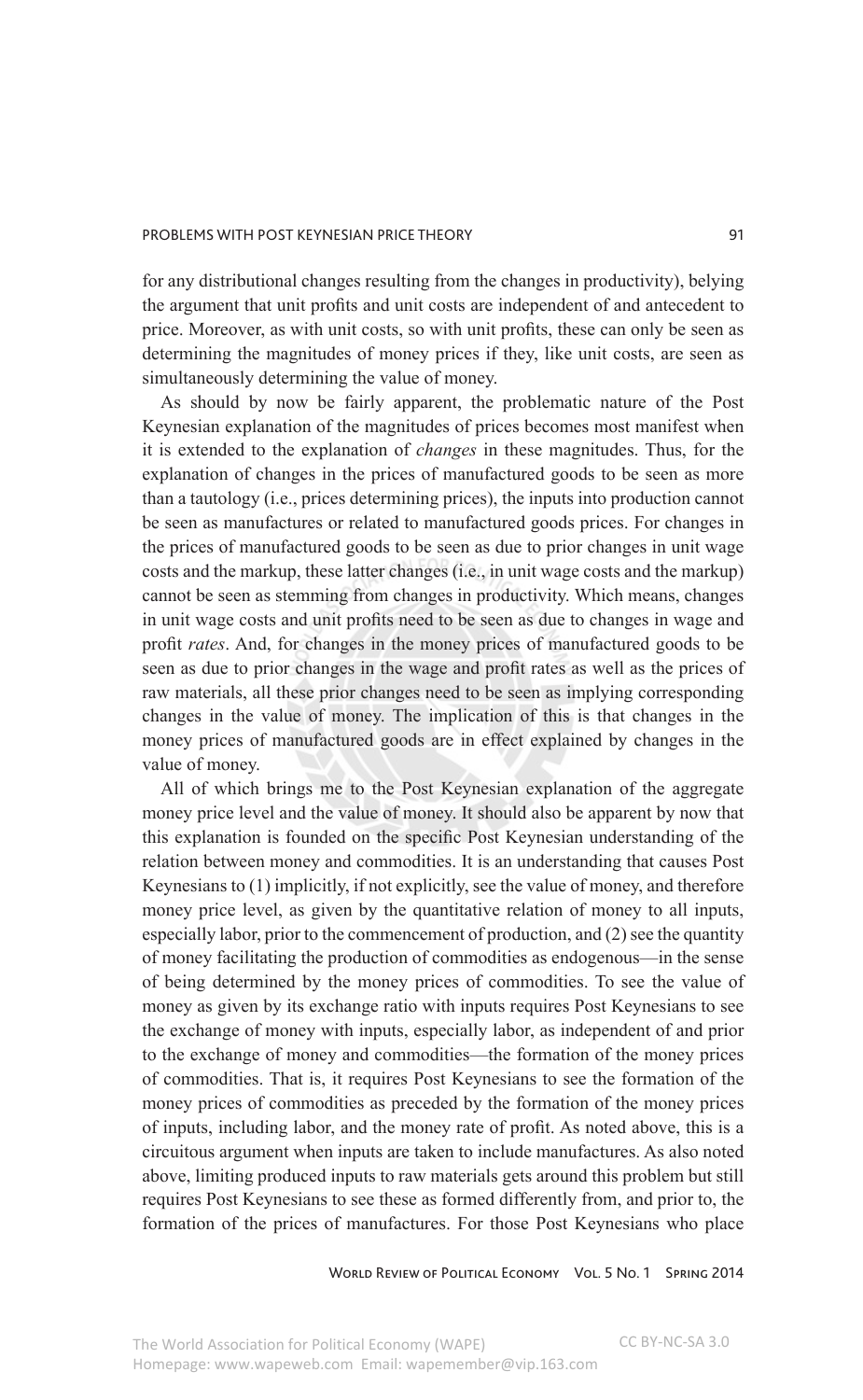particular emphasis on the money wage rate in the explanation of the aggregate price level, the challenge is to explain how the determination of the money wage rate can be seen as independent of, and antecedent to, the determination of the money prices of manufactures. This issue was already addressed above.

To see the quantity of money facilitating the circulation of commodities as endogenously determined requires Post Keynesians to see, among other things, money as anything and everything that performs the functions of money, including credit, and notwithstanding the objections to seeing credit as money by even certain Post Keynesians as noted above. It requires Post Keynesians to ignore the fact that some of what performs these functions of money, including credit, are in fact substitutes of it, albeit near-substitutes, and that there can be exceptionally high or low amounts of these substitutes at different junctures in the reproduction process such that the level of aggregate money prices and value of money are above or below their long-term levels. For Post Keynesians, however, there is no distinction to be made between long- and short-term levels of money prices and the value of money.

In the final instance, the source of the problem with the Post Keynesian approach to the explanation of the aggregate price level and value of money is that it fails to see money as acquiring its worth in relation to all commodities in the process of their reproduction.21 And, it is because Post Keynesians confuse money with capital that they see its worth as stemming from its exchange relation with inputs, particularly labor. It is, after all, only when money functions as (productive) capital that it represents a command over labor services.

## **5. Concluding Remarks**

This article has looked critically at the Post Keynesian price theory from a Marxist perspective and found it to be seriously flawed. The key problems identified are that commodities are essentially seen as intrinsically valueless and only acquiring worth when they exchange with money, money is seen as acquiring worth outside of its relation to commodities, and the money prices of commodities as outputs are circuitously explained by the money prices of commodities as inputs, albeit along with the money, wage and profit; to overcome this circuitous argument, the impact of labor productivity changes on unit wage costs and profit are, or needs to be, ignored, and changes in unit money costs and profit taken as implying corresponding changes in the value of money, and following from the preceding, the aggregate money price level and value of money are "explained" by the prior exchange relation of money and inputs into production, especially labor. It has been argued that most of these problems can be traced to how Post Keynesians look at the economy and the process of price formation. Specifically, they can be traced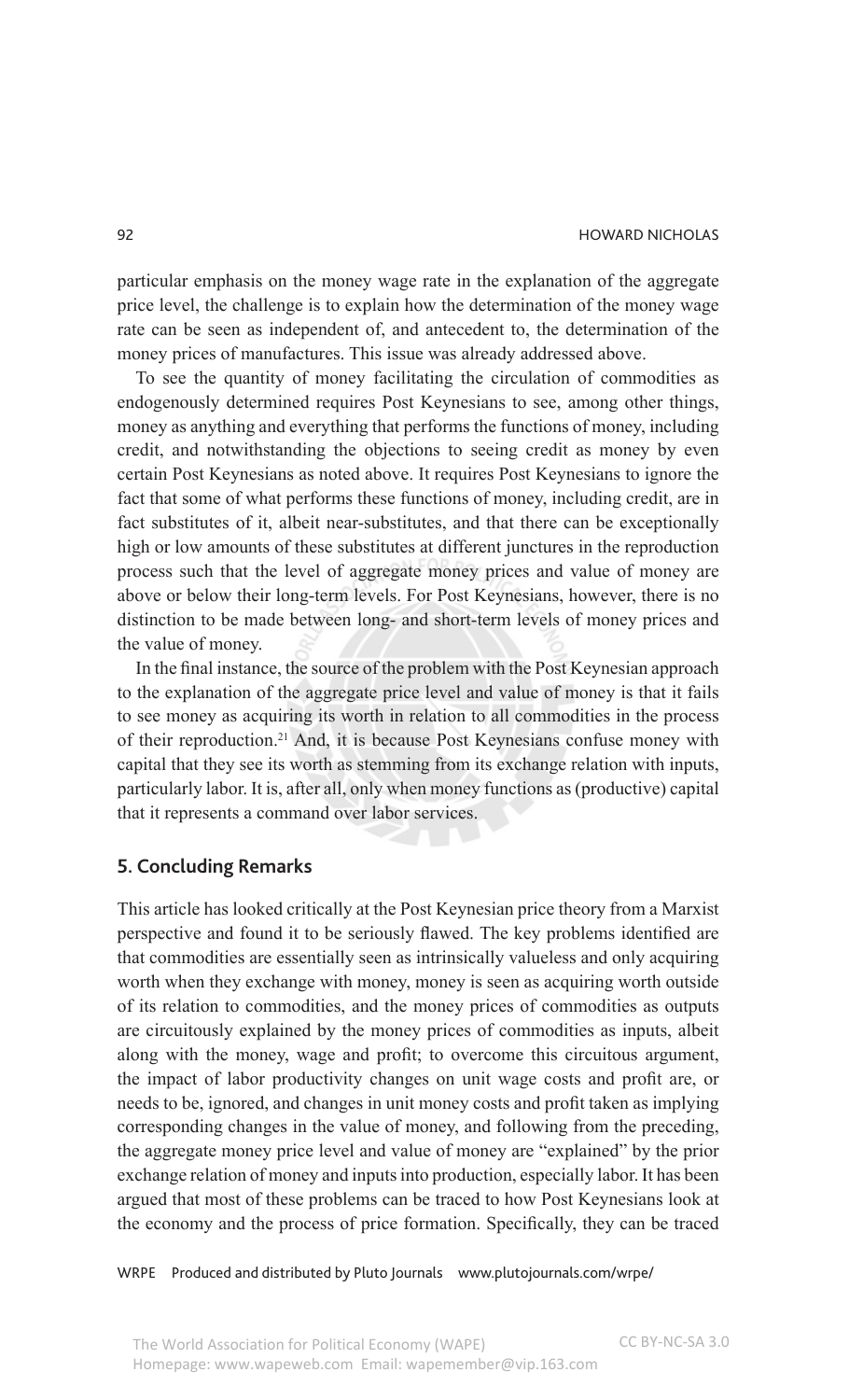to the fact that Post Keynesians in effect adopt *the stance of the entrepreneur*. 22 It is this stance that causes them to see commodities as intrinsically valueless—only possessing worth in their relation with money—and money as possessing worth independently of the reproduction of commodities. It is this, in turn, that causes Post Keynesians to circuitously explain the prices of commodities as outputs by the prices of commodities as inputs and, in the final instance, by the value of money.

## **Notes**

- 1. Several Post Keynesians have noted the "wildly optimistic" views of many of their colleagues in the mid-1970s regarding the possibility of their economics displacing Neoclassical Economics as the mainstream economics (see, e.g., Davidson 2003–4; Dunn 2000).
- 2. Although a founder member and editor of the *Journal of Post Keynesian Economics*, Paul Davidson, has called for a "small tent" definition of Post Keynesianism, which would also exclude Kaleckians to further increase the coherence of the school (see Davidson 2003–4; 2005), I see no analogous basis for the exclusion of Kaleckians from the Post Keynesian price theory fold as there is with Sraffians. Indeed, as will become clear below, it is the Kaleckians who provide the principal elements of what has come to be accepted as the Post Keynesian theory of price.
- 3. See Rotheim (1981).
- 4. The Post Keynesian view of the emergence of money being a pre-condition for the emergence of price is perhaps most closely identified with the so-called neo-Chartalists sub-school.
- 5. Kaldor makes the point that although Keynes often wrote as if he conceived of money as including interest-bearing assets, his liquidity preference theory only makes sense when money is conceived of as cash and non-interest-bearing financial assets (see Kaldor 1980, 294–96).
- 6. Most Post Keynesians, following Davidson (1978), have seen the important characteristics of money which make it money as zero elasticity of production and substitution. Zero elasticity of production means that money is not something that is producible through the exertion of labor, and zero elasticity of substitution means that money is not readily replaceable by something that is producible through the exertion of labor. However, a number of Post Keynesians have in more recent years been arguing for dropping these two characteristics of money in the context of the adoption of the endogenous money argument (see later) and the implied substitutability of money, even as bank interest-bearing liabilities, by an array of other financial assets (see Cottrell (1994) for summary of the arguments between Post Keynesians on this matter).
- 7. Prime costs are seen as those which change with changes in the level of output, and mostly comprise costs of intermediate physical inputs and wages. Normal costs are costs of production pertaining to a given level of output (productive capacity), and comprise prime as well as indirect and overhead costs—which do not change with the level of output.
- 8. Details of the divisions among Post Keynesians with respect to costs and the markup can be found in Lavoie (2001; 2006).
- 9. Post Keynesians adhering to the administered price approach see the major factor explaining changes in the magnitudes of prices as changes in the markup (see, e.g., Lee 1994; Shapiro and Sawyer 2003).
- 10. In his questions to Post Keynesians, Ian Steedman (1992) too notes their failure to consider price formation in any single industry in the context of price formation in all industries making up the economic system.
- 11. It is pertinent to note Marx's criticism of the Ricardian economist Samuel Bailey for similarly reducing value to money price and seeing the existence of value as contingent on the existence of money (see Marx 1972, 145–47).
- 12. See Nicholas (2011, Chapter 2) for an elaboration of this point.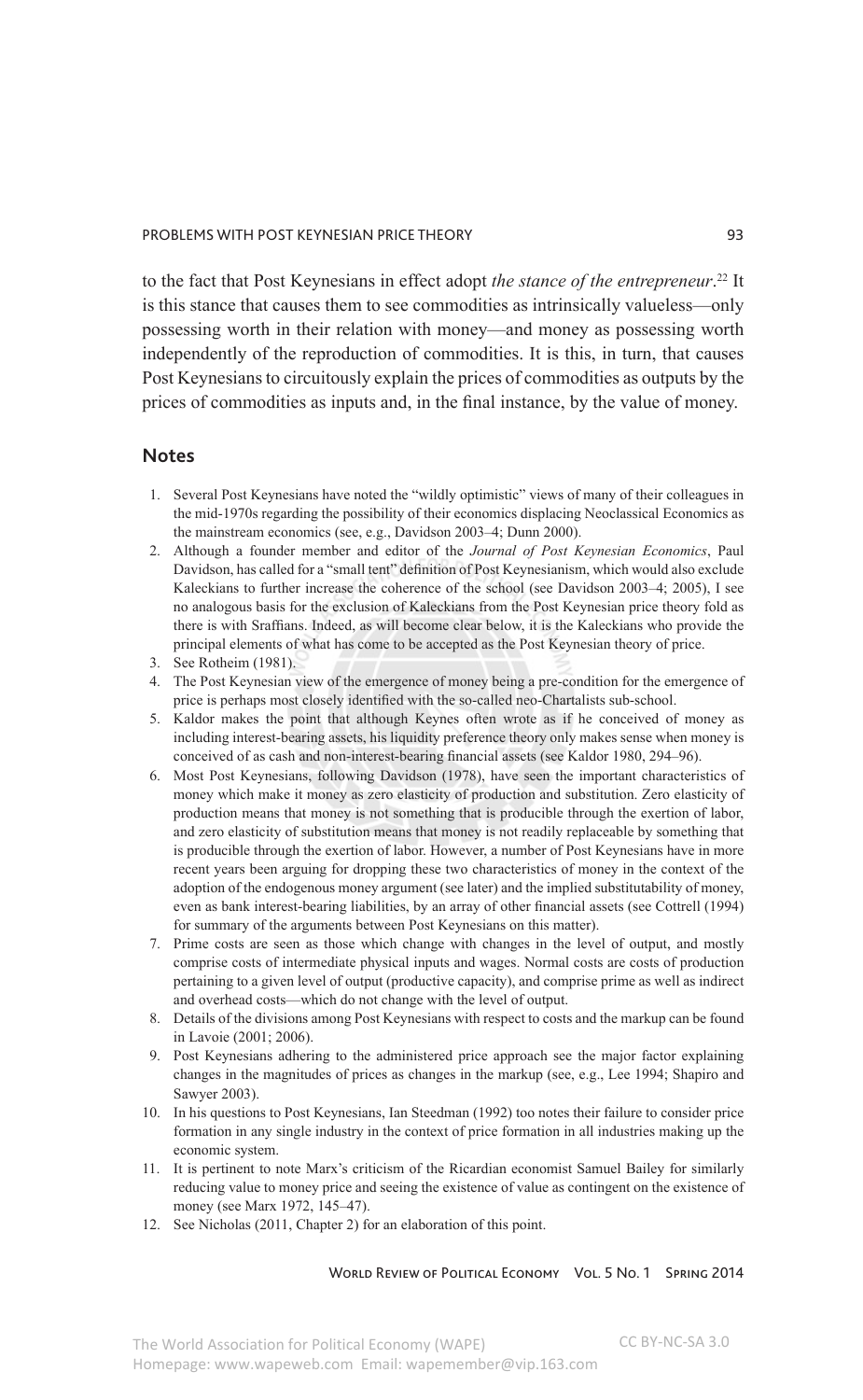#### 94 **HOWARD NICHOLAS**

- 13. This is not to say that money as a medium of exchange did not appear prior to widespread exchange and production for the market. It most certainly did. Rather, it is to make the point that these conditions are necessary for money to be widely accepted as general exchangeability.
- 14. In a critical review of the (Post Keynesian) neo-Chartalist interpretation of money, Rochon and Vernengo (2003, 64) point out that the Dutch guilder, British pound, and US dollar were not accepted in international commerce because of their international acceptability in the payment of taxes.
- 15. This is most starkly evidenced by the recent sudden and dramatic non-convertibility of many bank deposits in Cyprus.
- 16. This is particularly true of the neo-Chartalist approach that even sees money's unit of account function as its most important and defining function (see, e.g., Wray 2001).
- 17. See also Steedman (1992) on this point.
- 18. Claudio Sardoni (2008), citing the authority of Keynes, argues for the acceptance of the concept of equilibrium in Post Keynesian theory on the basis that the world we live in is fundamentally stable. However, he fails to explain how this concept would be consistent with the Post Keynesian view of the economy from the perspective of the individual entrepreneur, i.e., where prices are formed by individual producers setting prices in pursuit of individual goals.
- 19. Curiously, Steedman (1992) emphasizes this point in his questions for Kaleckians (Post Keynesians) arguing that Kaleckians should adopt a more general equilibrium framework to show the interdependence of output and input prices, but without any mention of the circuitous nature of such an explanation, i.e., prices explaining prices. The reason for this silence is, of course, because the Sraffian approach which Steedman subscribes to adopts a similarly circuitous explanation of price, albeit in a general equilibrium setting (see Nicholas 2011).
- 20. I have argued elsewhere (see Nicholas 2011, Chapter 7), in the traditions of Marx, Ricardo, and Sraffa, that there appears to be no real theoretical justification for seeing the formation of prices in the raw material sector as differing in any fundamental sense from the formation of prices in manufacturing.
- 21. Although the neo-Chartalist view of money diverges from the majority Post Keynesian view in the sense that money is seen as acquiring its value with the payment of taxes, it too sees money as acquiring worth independently of the reproduction of commodities.
- 22. It is pertinent to note here that many Post Keynesians defend themselves from certain of the criticisms advanced in this article by arguing that they are adopting "a theory of pricing" and not "a theory of prices" (see, e.g., Sawyer 1992) without any recognition that "a theory of pricing" is little more than looking at prices through the eyes of the entrepreneur.

# **References**

- Chick, V. 2000. "Money and Effective Demand." In *What Is Money?*, edited by J. N. Smithin, 124–38. London: Routledge.
- Cottrell, A. 1994. "Critical Survey: Post-Keynesian Monetary Economics." *Cambridge Journal of Economics* 18: 587–605.
- Davidson, P. 1972. "Money and the Real World." *Economic Journal* 82 (325): 101–15.
- Davidson, P. 1978. "Why Money Matters: Lessons from a Half-Century of Monetary Theory." *Journal of Post Keynesian Economics* 1 (1): 46–70.
- Davidson, P. 1980. "The Dual-Faceted Nature of the Keynesian Revolution: Money and Money Wages in Unemployment and Production Flow Prices." *Journal of Post Keynesian Economics* 2 (3): 291–307.
- Davidson, P. 2003–4. "Setting the Record Straight on A History of Post Keynesian Economics." *Journal of Post Keynesian Economics* 26 (2): 245–72.
- Davidson, P. 2005. "Responses to Lavoie, King, and Dow on What Post Keynesianism Is and Who Is a Post Keynesian." *Journal of Post Keynesian Economics* 27 (3): 393–408.